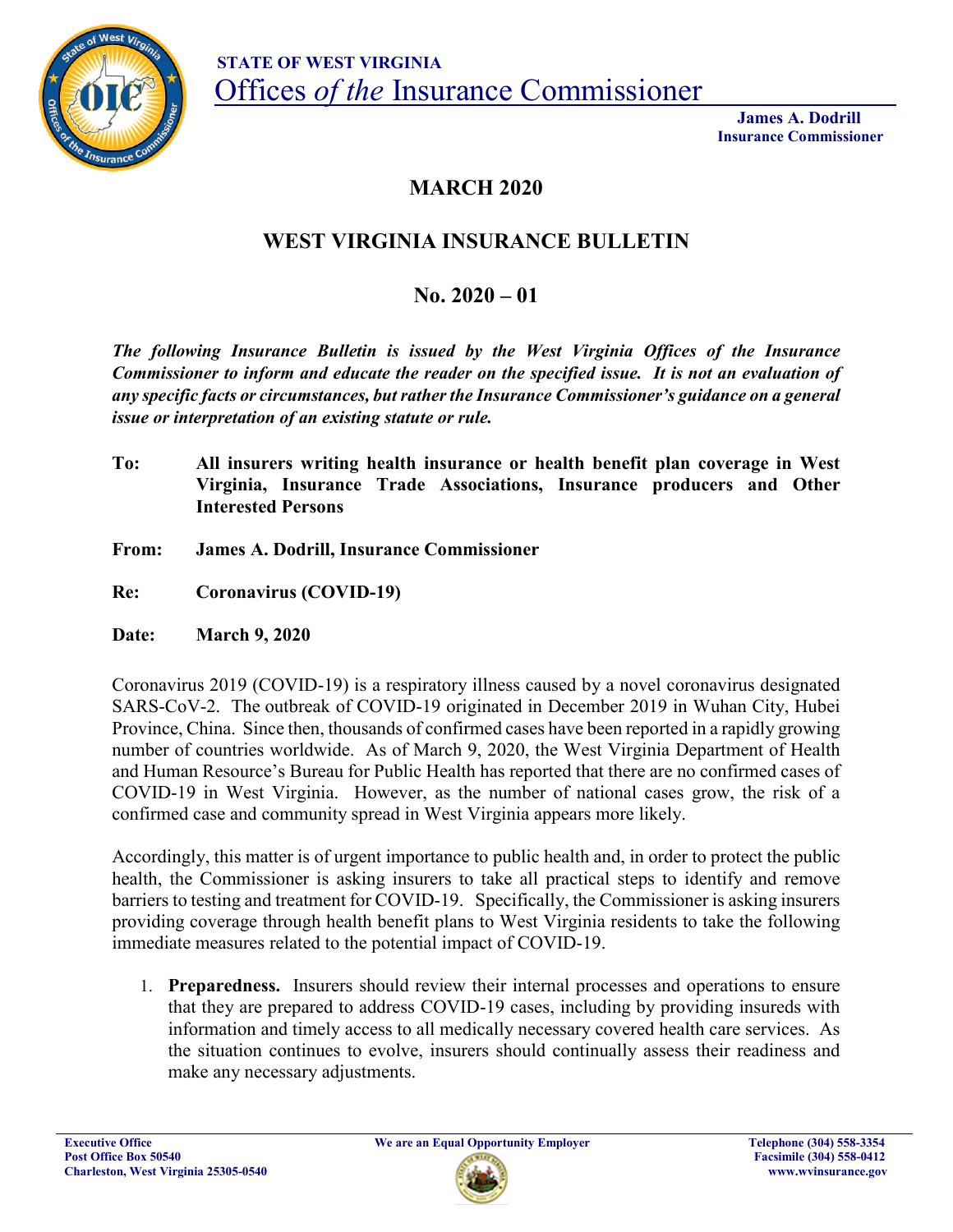- 2. **Information Access.** Access to accurate information and avoiding misinformation are critical. Insurers are asked to inform insureds of available benefits, quickly respond to insured inquiries, and consider revisions needed to streamline responses and benefits for insureds. Insurers should make all necessary and useful information available on their websites and staff their nurse-help lines accordingly.
- 3. **Testing for COVID-19.** The Commissioner asks insurers to waive cost-sharing for COVID-19 laboratory tests to reduce or eliminate barriers to access testing. In addition, insurers are also asked to waive cost-sharing for an in-network provider office visit, innetwork urgent care center visit and emergency room visit when testing for COVID-19.
- 4. **Telehealth Delivery of Services.** Given that COVID-19 is a communicable disease, some insureds may be using telehealth services instead of in-person health care services. Insurers are asked to review and ensure their telehealth programs with participating providers are robust and will be able to meet any increased demand.
- 5. **Network Adequacy and Access to Out-of-Network Services.** Insurers are asked to verify their provider networks are adequate to handle a potential increase in the need for health care services in the event COVID-19 cases are diagnosed in West Virginia. If an insurer does not have a health care provider in its network with the appropriate training and experience to meet the particular health care needs of an insured, health insurers are asked to provide access to an out-of-network provider at the in-network cost-sharing.
- 6. **Utilization Review.** Timely decision making is essential to responding appropriately to COVID-19, and it is particularly important with respect to utilization review. Health insurers are reminded that utilization review decisions must be made in the timeframes required by law. Health insurers should not use preauthorization requirements as a barrier to access necessary treatment for COVID-19, and health insurers should be prepared to expedite utilization review and appeal processes for services related to COVID-19 when medically appropriate.
- 7. **Immunizations.** A vaccine is not currently available for COVID-19, but it has been reported to be in development. In the event an immunization becomes available, the Commissioner requests that health insurers cover the immunization at no cost-sharing for all covered members.
- 8. **Access to Prescription Drugs.** Insurers are asked, where appropriate, to make expedited formulary exceptions if the insured is suffering from a health condition that may seriously jeopardize the insured's health, life, or ability to regain maximum function or if the insured is undergoing a current course of treatment using a non-formulary prescription drug.
- 9. **Information Sharing.** To ensure that public health officials and the public are adequately informed about what the health insurance industry is doing in response to COVID-19, the Commissioner asks that health carriers provide information on the steps they are taking in response to this Bulletin. Health carriers may send that information to Erin Hunter, Deputy Commissioner and General Counsel at Erin.K.Hunter@wv.gov.